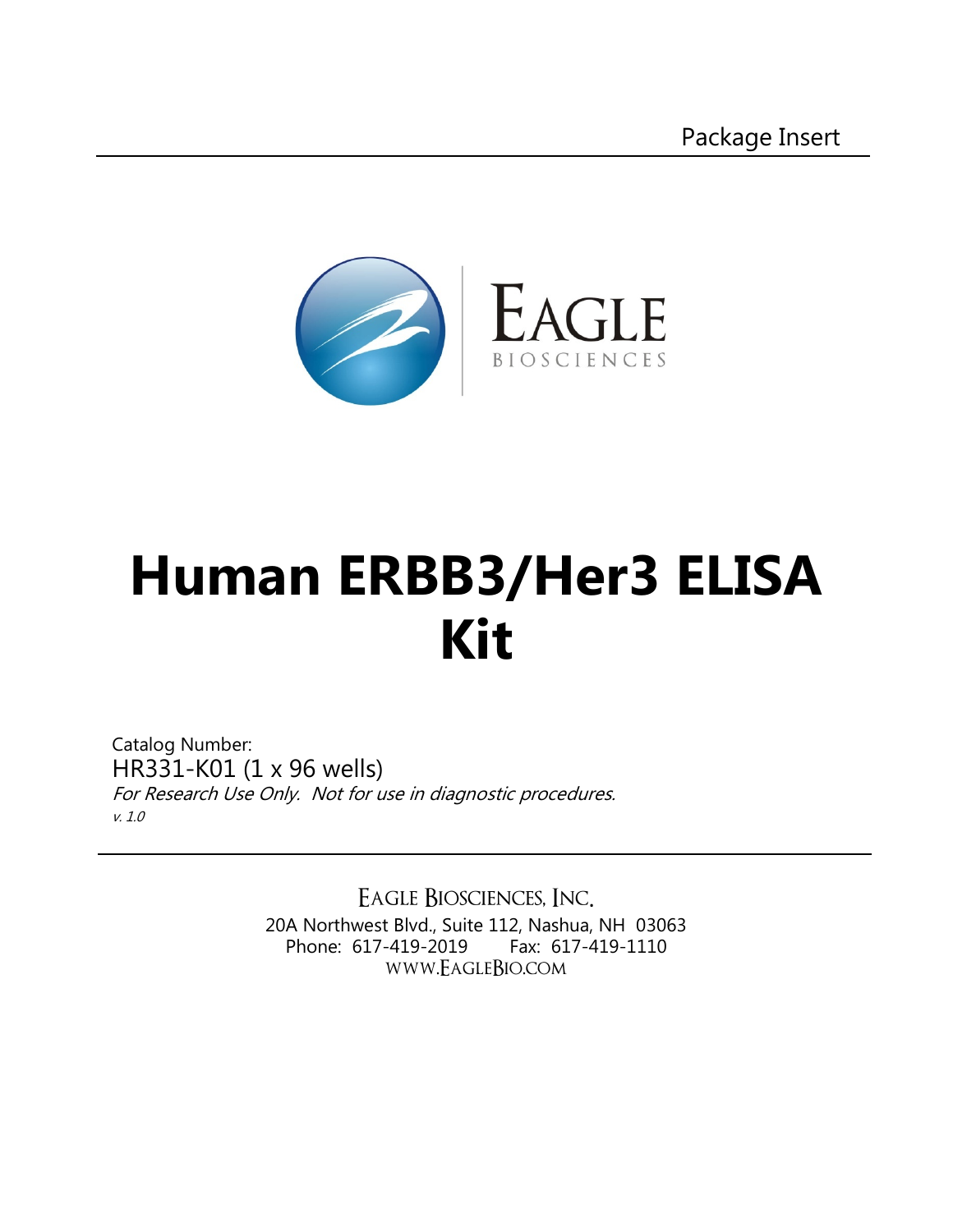#### **INTENDED USE**



The Eagle Biosciences Human ERBB3/Her3 ELISA Kit is intended for the quantitation of Human ERBB3 concentrations in cell culture supernates, cell lysates, serum and plasma (heparin, EDTA). The Eagle Biosciences Human ERBB3/Her3 ELISA Kit is for research use only and not for diagnostic or therapeutic procedures.

#### **INTRODUCTION**

Receptor tyrosine-protein kinase erbB-3, also known as HER3 (human epidermal growth factor receptor 3), is a membrane bound protein that in humans is encoded by the ERBB3 gene. ErbB3 has been shown to bind the ligands heregulin and NRG-2. Ligand binding causes a change in conformation that allows for dimerization, phosphorylation, and activation of signal transduction. ErbB3 can heterodimerize with any of the other three ErbB family members. The theoretical ErbB3 homodimer would be non-functional because the kinase-impaired protein requires transphosporylation by its binding partner to be active. Unlike the other ErbB receptor tyrosine kinase family members which are activated through autophosphorylation upon ligand binding, ErbB3 is found to be kinase impaired, having only 1/1000th the autophosphorylation activity of EGFR and no ability to phosphorylate other proteins. Therefore, ErbB3 must act as anallosteric activator.

#### **PRINCIPLE OF THE ASSAY**

The Human ERBB3 Pre-Coated ELISA (Enzyme-Linked Immunosorbent Assay) kit is a solid phase immunoassay specially designed to measure Human ERBB3 with a 96-well strip plate that is precoated with antibody specific for ERBB3. The detection antibody is a biotinylated antibody specific for ERBB3. The capture antibody is monoclonal antibody from mouse, the detection antibody is polyclonal antibody from goat. The kit contains recombinant Human ERBB3 with immunogen: NSO, S20-T643. The kit is analytically validated with ready to use reagents. To measure Human ERBB3, add standards and samples to the wells, then add the biotinylated detection antibody. Wash the wells with PBS or TBS buffer, and add Avidin-Biotin-Peroxidase Complex (ABC-HRP). Wash away the unbounded ABC-HRP with PBS or TBS buffer and add TMB. TMB is substrate to HRP and will be catalyzed to produce a blue color product, which changes into yellow after adding acidic stop solution. The density of the yellow product is linearly proportional to Human ERBB3 in the sample. Read the density of the yellow product in each well using a plate reader, and benchmark the sample wells' readings against the standard curve to determine the concentration of Human ERBB3 in the sample.

| <b>Reactive Species</b> | Human                                                                                          |
|-------------------------|------------------------------------------------------------------------------------------------|
| <b>Size</b>             | 96 wells/kit, with removable strips                                                            |
| <b>Description</b>      | Sandwich High Sensitivity ELISA kit for Quantitative Detection of Human                        |
|                         | ERBB3/Her3. 96 wells/kit, with removable strips.                                               |
| <b>Sensitivity</b>      | $<$ 10pg/ml                                                                                    |
|                         | *The sensitivity or the minimum detectable dose (MDD) is the lower limit                       |
|                         | of target protein that can be detected by the kit. It is determined by                         |
|                         | adding two standard deviations to the mean O.D. value of twenty (20)                           |
|                         | blank wells and calculating the corresponding concentration.                                   |
| <b>Detection Range</b>  | 156pg/ml-10000pg/ml                                                                            |
|                         | Storage Instructions Store at 4°C for 6 months, at -20°C for 12 months. Avoid multiple freeze- |
|                         | thaw cycles (Shipped with wet ice.)                                                            |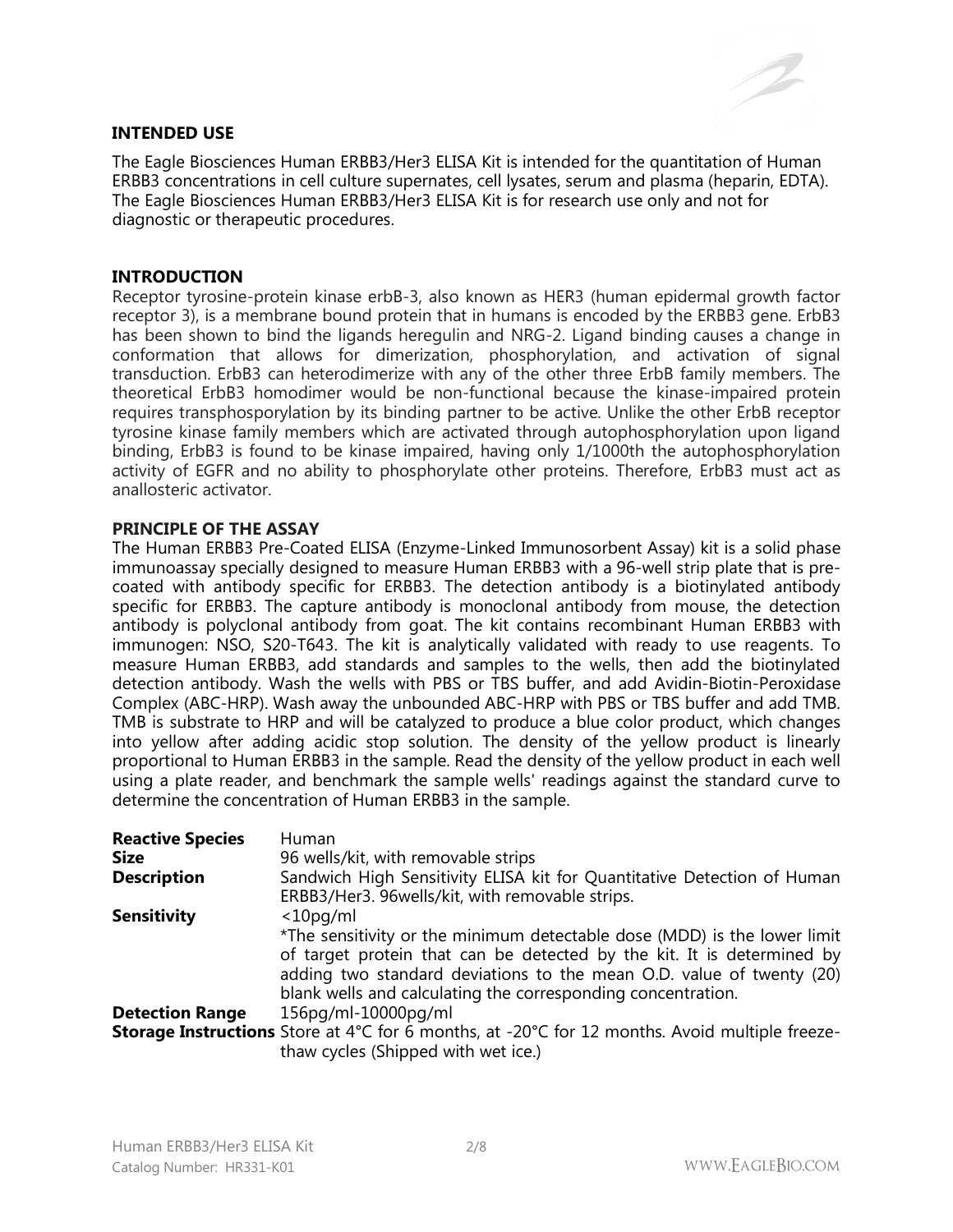

#### **TECHNICAL DETAILS Capture/Detection Antibodies** The capture antibody is monoclonal antibody from mouse,

|                         | the detection antibody is a polyclonal antibody from goat.  |
|-------------------------|-------------------------------------------------------------|
| <b>Specificity</b>      | Natural and recombinant Human ERBB3                         |
| Immunogen               | Expression system for standard: NSO, Immunogen              |
|                         | sequence: S20-T643                                          |
| <b>Cross Reactivity</b> | There is no detectable cross-reactivity with other relevant |

proteins.

#### **NOTICE BEFORE APPLICATION**

Please read the following instructions before starting the experiment.

- 1. To inspect the validity of experiment operation and the appropriateness of sample dilution proportion, pilot experiment using standards and a small number of samples is recommended.
- 2. Before using the Kit, spin tubes and bring down all components to the bottom of tubes.
- 3. Don't let 96-well plate dry, for dry plate will inactivate active components on plate.
- 4. Don't reuse tips and tubes to avoid cross contamination.
- 5. Avoid using the reagents from different batches together.

| NI LUMPUNEN IS/MATENIALS FRUVIDED |                |                      |  |  |
|-----------------------------------|----------------|----------------------|--|--|
| <b>Description</b>                | Quantity       | <b>Volume</b>        |  |  |
| Anti-Human ERBB3 Precoated        |                | 12 strips of 8 wells |  |  |
| 96-well strip microplate          |                |                      |  |  |
| Human ERBB3 Standard              | 2              | 10ng/tube            |  |  |
| Human ERBB3 Biotinylated          | $\mathbf{1}$   | $130 \mu$            |  |  |
| antibody (100x)                   |                |                      |  |  |
| Avidin-Biotin-Peroxidase          | $\overline{1}$ | $130 \mu$            |  |  |
| Complex (100x)                    |                |                      |  |  |
| Sample Diluent                    |                | 30 <sub>ml</sub>     |  |  |
| <b>Antibody Diluent</b>           |                | 12ml                 |  |  |
| Avidin-Biotin-Peroxidase          | 1              | 12ml                 |  |  |
| <b>Diluent</b>                    |                |                      |  |  |
| Developing<br>Reagent<br>Color    | $\mathbf{1}$   | 10 <sub>ml</sub>     |  |  |
| (TMB)                             |                |                      |  |  |
| <b>Stop Solution</b>              |                | 10 <sub>ml</sub>     |  |  |
| Wash Buffer Powder                |                | Pack                 |  |  |
| <b>Plate Sealers</b>              | 4              | Piece                |  |  |

#### **KIT COMPONENTS/MATERIALS PROVIDED**

#### **REQUIRED MATERIALS THAT ARE NOT SUPPLIED**

Microplate Reader capable of reading absorbance at 450nm.

Automated plate washer (optional)

Pipettes and pipette tips capable of precisely dispensing 0.5 μl through 1 ml volumes of aqueous solutions.

Multichannel pipettes are recommended for large amount of samples.

Deionized or distilled water.

500ml graduated cylinders.

Test tubes for dilution.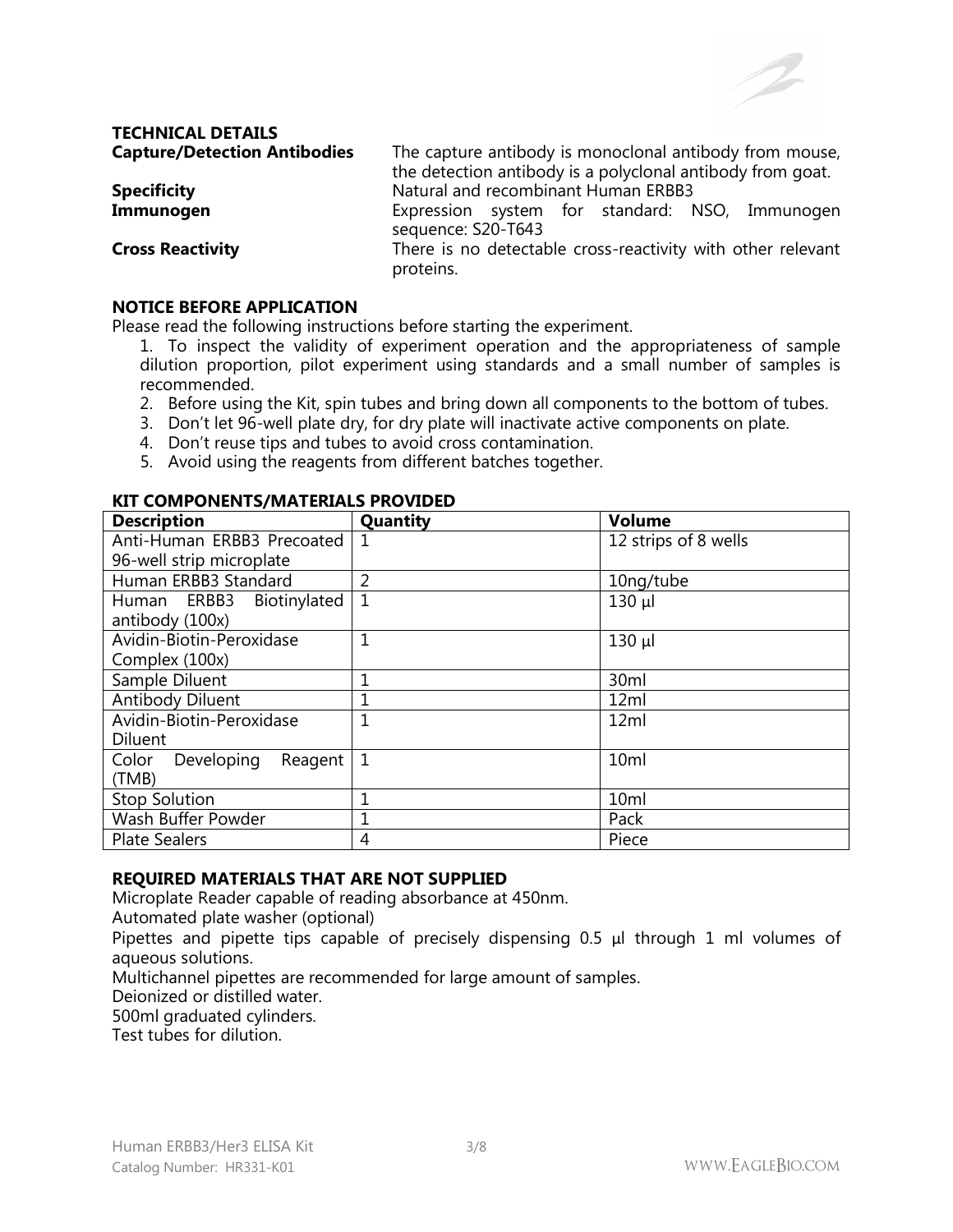#### **STANDARD CURVE EXAMPLE**

Highest O.D. value might be higher or lower than in the example. The experiment result is statistically significant if the highest O.D. value is no less than 1.0.

| $\cdots$<br>(pq/ml)<br>Concentration |       | $\sim$<br>۰<br>156 | <b>212</b><br>--- | $\sim$ $\sim$ $\sim$<br>ל∠ס | $  -$<br>ּ∟י<br>ᆂᆇᢣ | 2500               | 5000                      | 10000                                 |
|--------------------------------------|-------|--------------------|-------------------|-----------------------------|---------------------|--------------------|---------------------------|---------------------------------------|
| -<br>◡.◡                             | 0.061 | - -<br>ບ.⊥ບ⊥       | 744<br>◡.∠        | 170<br>ີ່ 4∠ບ<br>ັ          | $-1$<br>C<br>◡.,    | 70<br>. <i>. .</i> | 792<br>--<br>. . <i>.</i> | $\sim$ $\sim$ $\sim$<br>∽<br>_ ._ _ _ |

|  | Human ERBB3/Her3 ELISA Kit Standard Curve |  |  |  |
|--|-------------------------------------------|--|--|--|
|--|-------------------------------------------|--|--|--|



A standard curve is provided for demonstration only. A standard curve should be generated for each set of samples assayed.

## **INTRA/INTER ASSAY VARIABILITY**

Intra-Assay Precision (Precision within an assay): Three samples of known concentration were tested on one plate to assess intra-assay precision.

Inter-Assay Precision (Precision across assays): Three samples of known concentration were tested in separate assays to assess inter-assay precision.

| Sample                       |       |        |        |  |  |
|------------------------------|-------|--------|--------|--|--|
| N                            | 16    | 16     | 16     |  |  |
| Mean(pg/ml)                  | 249   | 1903   | 5498   |  |  |
| <b>Standard Deviation</b>    | 12.45 | 125.59 | 324.38 |  |  |
| CV(%)                        | 5%    | 6.6%   | 5.9%   |  |  |
| <b>Inter-Assay Precision</b> |       |        |        |  |  |
| Sample                       |       |        |        |  |  |
| N                            | 24    | 24     | 24     |  |  |
| Mean(pg/ml)                  | 238   | 1734   | 5885   |  |  |
| <b>Standard Deviation</b>    | 16.42 | 114.44 | 406.06 |  |  |
| CV(%)                        | 6.9%  | 6.6%   | 6.9%   |  |  |

Intra-Assay Precision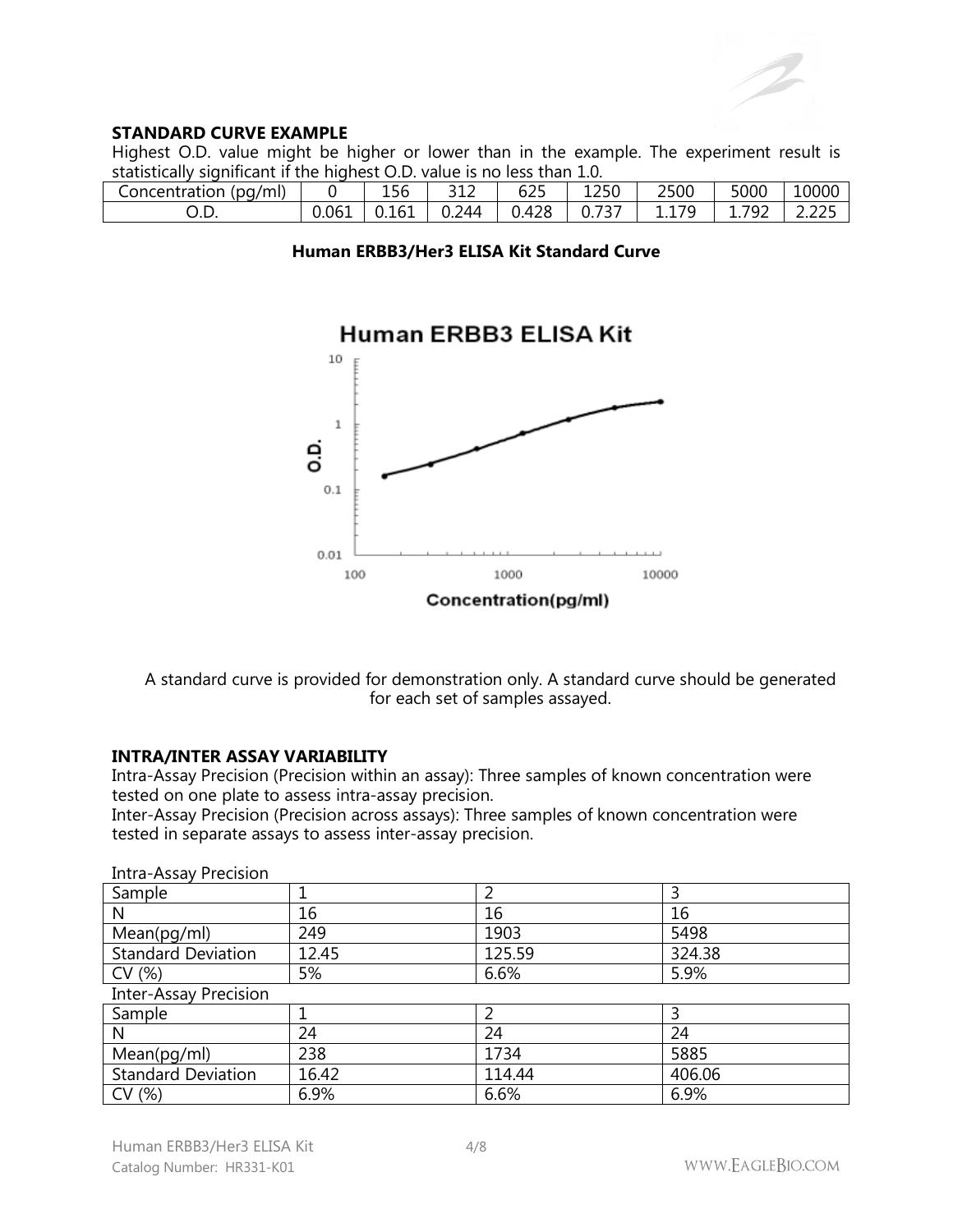## **REPRODUCIBILITY**

To assay reproducibility, three samples with differing target protein concentrations were assayed using four different lots.

| Lots     | Lot1    | _ot2    | ∟ot3    | -ot4    | Mean    | Standard  | (% )<br>$\sim$ |
|----------|---------|---------|---------|---------|---------|-----------|----------------|
|          | (pq/ml) | (pg/ml) | (pq/ml) | (pq/ml) | (pg/ml) | Deviation |                |
| Sample 1 | 249     | 249     | 242     | 239     | 244     | 4.38      | 7%،            |
| Sample 2 | 1903    | 1635    | 1831    | 1793    | 1790    | 98.08     | 5.4%           |
| Sample 3 | 5498    | 5793    | 5614    | 5244    | 5537    | 199.27    | 3.5%           |

\*number of samples for each test n=16.

## **PREPARATION BEFORE THE EXPIREMENT**

| Item                                   | Preparation                                                                                                                                                                                                                                                                                                                                                                                                                                                    |
|----------------------------------------|----------------------------------------------------------------------------------------------------------------------------------------------------------------------------------------------------------------------------------------------------------------------------------------------------------------------------------------------------------------------------------------------------------------------------------------------------------------|
| All reagents                           | Bring all reagents to 37°C prior to use. The<br>assay can also be done at room temperature<br>however we recommend doing it at 37°C for<br>best consistency with our QC results. Also the<br>TMB incubation time estimate (15-25min) is<br>based on 37°C.                                                                                                                                                                                                      |
| Wash Buffer                            | Dissolve the wash buffer powder in 1000ml of<br>water to make 1X PBS wash buffer.                                                                                                                                                                                                                                                                                                                                                                              |
| Biotinylated Anti-Human ERBB3 antibody | It is recommended to prepare this reagent<br>immediately prior to use by diluting the<br>Human ERBB3 Biotinylated antibody (100x)<br>1:100 with Antibody Diluent. Prepare 100 µl by<br>adding $1 \mu$ of Biotinylated antibody (100x) to<br>99 µl of Antibody Diluent for each well. Mix<br>gently and thoroughly and use within 2 hours<br>of generation.                                                                                                     |
| Avidin-Biotin-Peroxidase<br>Complex    | It is recommended to prepare this reagent<br>immediately prior to use by diluting the<br>Avidin-Biotin-Peroxidase Complex (100x) 1:100<br>with Avidin-Biotin-Peroxidase Diluent. Prepare<br>100 µl by adding 1 µl of Avidin-Biotin-<br>Peroxidase Complex (100x) to 99 µl of Avidin-<br>Biotin-Peroxidase Diluent for each well. Mix<br>gently and thoroughly and use within 2 hours<br>of generation.                                                         |
| Human ERBB3 Standard                   | It is recommended that the standards be<br>prepared no more than 2 hours prior to<br>performing the experiment. Use one 10ng of<br>lyophilized Human ERBB3 standard for each<br>experiment. Gently spin the vial prior to use.<br>Reconstitute<br>the<br>standard<br>stock<br>to<br>a<br>concentration of 10ng/ml using 1ml of sample<br>diluent. Allow the standard to sit for a<br>minimum of 10 minutes with gentle agitation<br>prior to making dilutions. |
| Microplate                             | The included microplate is coated with capture<br>antibodies and ready-to-use. It does not                                                                                                                                                                                                                                                                                                                                                                     |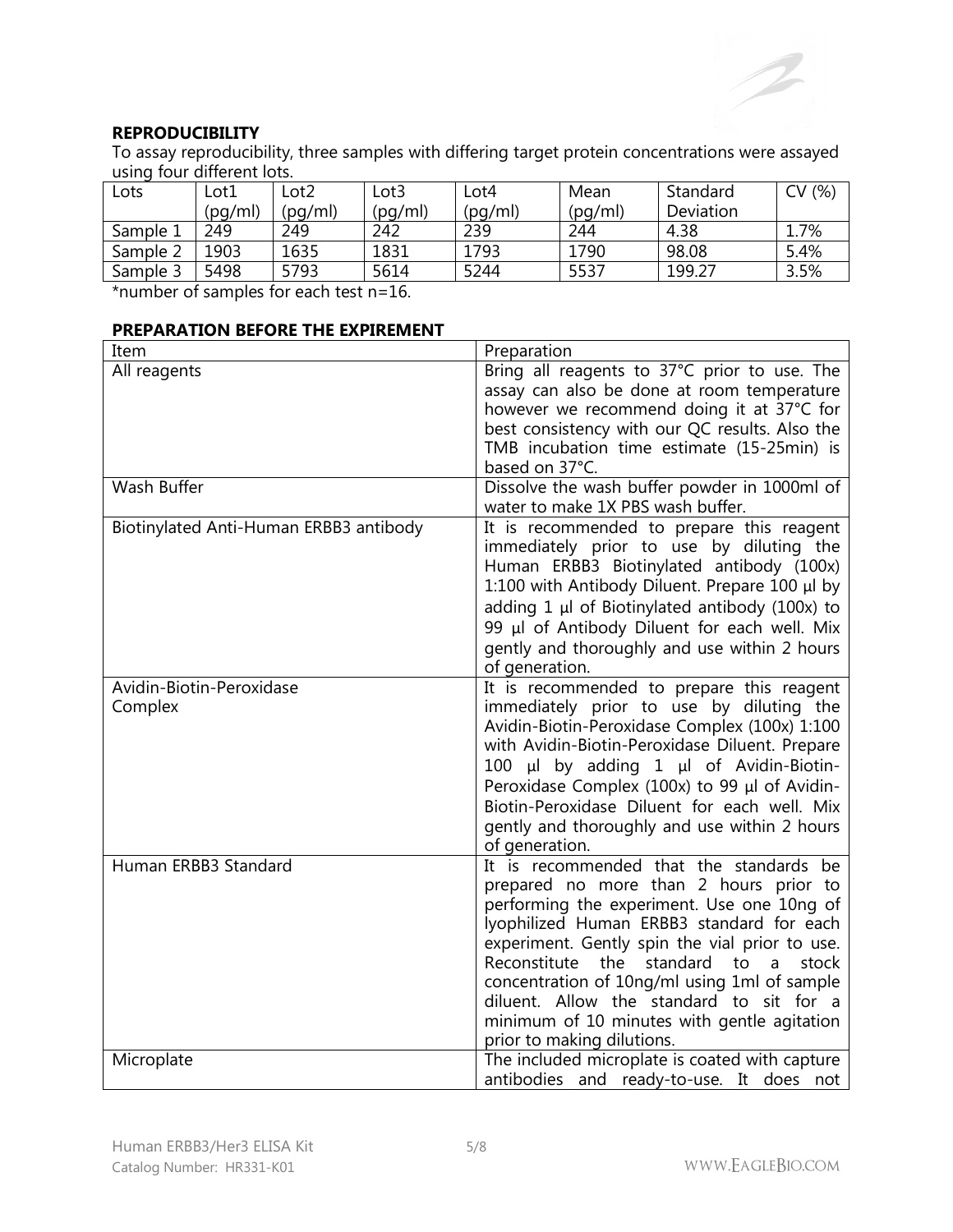| require additional washing or blocking. The      |
|--------------------------------------------------|
| I unused well strips should be sealed and stored |
| in the original packaging.                       |

#### **DILUTION OF HUMAN ERBB3 STANDARD**

- 1. Number tubes 1-8. Final Concentrations to be Tube # 1 -10000pg/ml, #2 –5000pg/ml, #3 2500pg/ml, #4 – 1250pg/ml, #5 – 625pg/ml, #6 –312.5pg/ml, #7 –156.25pg/ml, #8 – 0.0 (Blank).
- 2. For standard #1, add 1000μl of undiluted standard stock solution to tube #1.
- 3. Add 300  $\mu$ l of sample diluent to tubes # 2-7.
- 4. To generate standard #2, add 300 μl of standard #1 from tube #1 to tube #2 for a final volume of 600 μl. Mix thoroughly.
- 5. To generate standard #3, add 300 μl of standard #2 from tube #2 to tube #3 for a final volume of 600 μl. Mix thoroughly.
- 6. Continue the serial dilution for tube #4-7.
- 7. Tube #8 is a blank standard to be used with every experiment.

#### **SAMPLE PREPARATION AND STORAGE**

These sample collection instructions and storage conditions are intended as a general guideline and the sample stability has not been evaluated.

| Sample Type               | Procedure                                        |
|---------------------------|--------------------------------------------------|
| Cell culture supernatants | Clear sample of particulates by centrifugation,  |
|                           | assay immediately or store samples at -20°C.     |
| Serum                     | Use a serum separator tube (SST) and allow       |
|                           | serum to clot at room temperature for about      |
|                           | four hours. Then, centrifuge for 15 min at       |
|                           | approximately 1,000 x g. assay immediately or    |
|                           | store samples at -20°C.                          |
| Plasma                    | Collect plasma using heparin or EDTA as an       |
|                           | anticoagulant. Centrifuge for 15 min at          |
|                           | approximately 1,000 x g. Assay immediately or    |
|                           | store samples at -20°C.                          |
|                           | *Note: it is important to not use anticoagulants |
|                           | other than the ones described above to treat     |
|                           | plasma for other anticoagulants could block      |
|                           | the antibody binding site.                       |
| Cell lysates              | Lyse the cells, make sure there are no visible   |
|                           | cell sediments. Centrifuge cell lysates at       |
|                           | approximately 10000 X g for 5 min. Collect the   |
|                           | supernatant.                                     |

#### **SAMPLE DILUTION**

The target protein concentration should be estimated and appropriate sample dilutions should be selected such that the final protein concentration lies near the middle of the linear dynamic range of the assay.

It is recommended to prepare 150 μl of sample for each replicate to be assayed. The samples should be diluted with sample diluent and mixed gently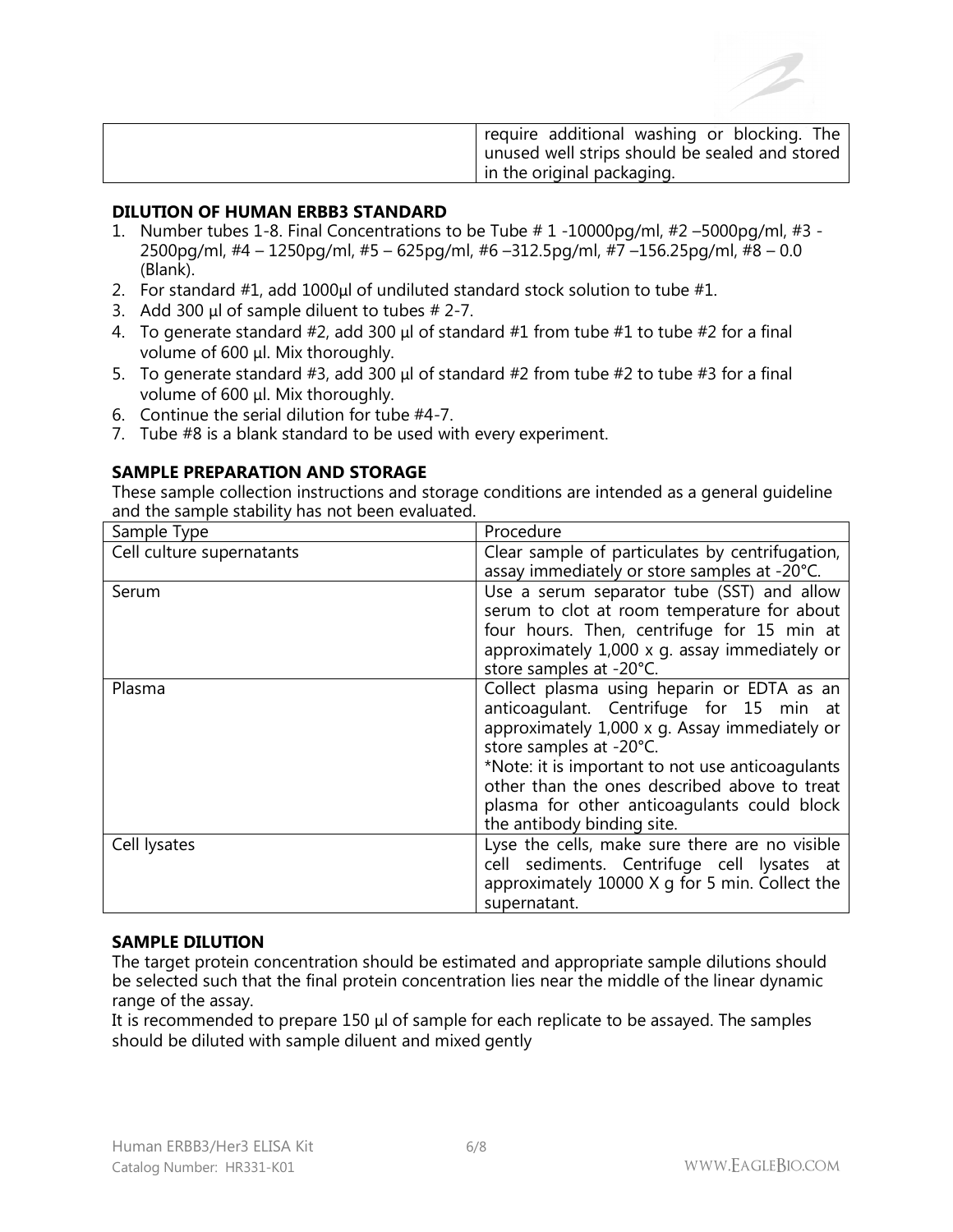

# **ASSAY PROTOCOL**

It is recommended that all reagents and materials be equilibrated to 37°C/room temperature prior to the experiment (see Preparation Before The Experiment if you have missed this information).

- 1. Prepare all reagents and working standards as directed previously.
- 2. Remove excess microplate strips from the plate frame and seal and store them in the original packaging.
- 3. Add 100 μl of the standard, samples, or control per well. Add 100 μl of the sample diluent buffer into the control well (Zero well). At least two replicates of each standard, sample, or control is recommended.
- 4. Cover with the plate sealer provided and incubate for 120 minutes at RT (or 90 min. at 37  $^{\circ}$ C).
- 5. Remove the cover and discard the liquid in the wells into an appropriate waste receptacle. Invert the plate on the benchtop onto a paper towel and tap the plate to gently blot any remaining liquid. It is recommended that the wells are not allowed to completely dry at any time.
- 6. Add 100 μl of the prepared 1x Biotinylated Anti-Human ERBB3 antibody to each well.
- 7. Cover with plate sealer and incubate for 90 minutes at RT (or 60 minutes at 37°C).
- 8. Wash the plate 3 times with the 1x wash buffer.
	- a. Discard the liquid in the wells into an appropriate waste receptacle. Then, invert the plate on the benchtop onto a paper towel and tap the plate to gently blot any remaining liquid. It is recommended that the wells are not allowed to completely dry at any time.
	- b. Add 300 μl of the 1x wash buffer to each assay well. (For cleaner background incubate for 60 seconds between each wash).
	- c. Repeat steps a-b 2 additional times.
- 9. Add 100 μl of the prepared 1x Avidin-Biotin-Peroxidase Complex into each well. Cover with the plate sealer provided and incubate for 40 minutes at RT (or 30 minutes at 37°C).
- 10. Wash the plate 5 times with the 1x wash buffer.
	- a. Discard the liquid in the wells into an appropriate waste receptacle. Then, invert the plate on the benchtop onto a paper towel and tap the plate to gently blot any remaining liquid. It is recommended that the wells are not allowed to completely dry at any time.
	- b. Add 300 μl of the 1x wash buffer to each assay well. (For cleaner background incubate for 60 seconds between each wash).
	- c. Repeat steps a-b 4 additional times.
- 11. Add 90 μl of Color Developing Reagent to each well. Cover with the plate sealer provided and incubate in the dark for 30 minutes at RT (or 15-25 minutes at 37°C). (The optimal incubation time must be empirically determined. A guideline to look for is blue shading the top four standard wells, while the remaining standards remain clear.)
- 12. Add 100 μl of Stop Solution to each well. The color should immediately change to yellow.
- 13. Within 30 minutes of stopping the reaction, the O.D. absorbance should be read with a microplate reader at 450nm.

# **DATA ANALYSIS**

Average the duplicate readings for each standard, sample, and control. Subtract the average zero standard O.D. reading.

It is recommended that a standard curve be created using computer software to generate a four parameter logistic (4-PL) curve-fit. A free program capable of generating a four parameter